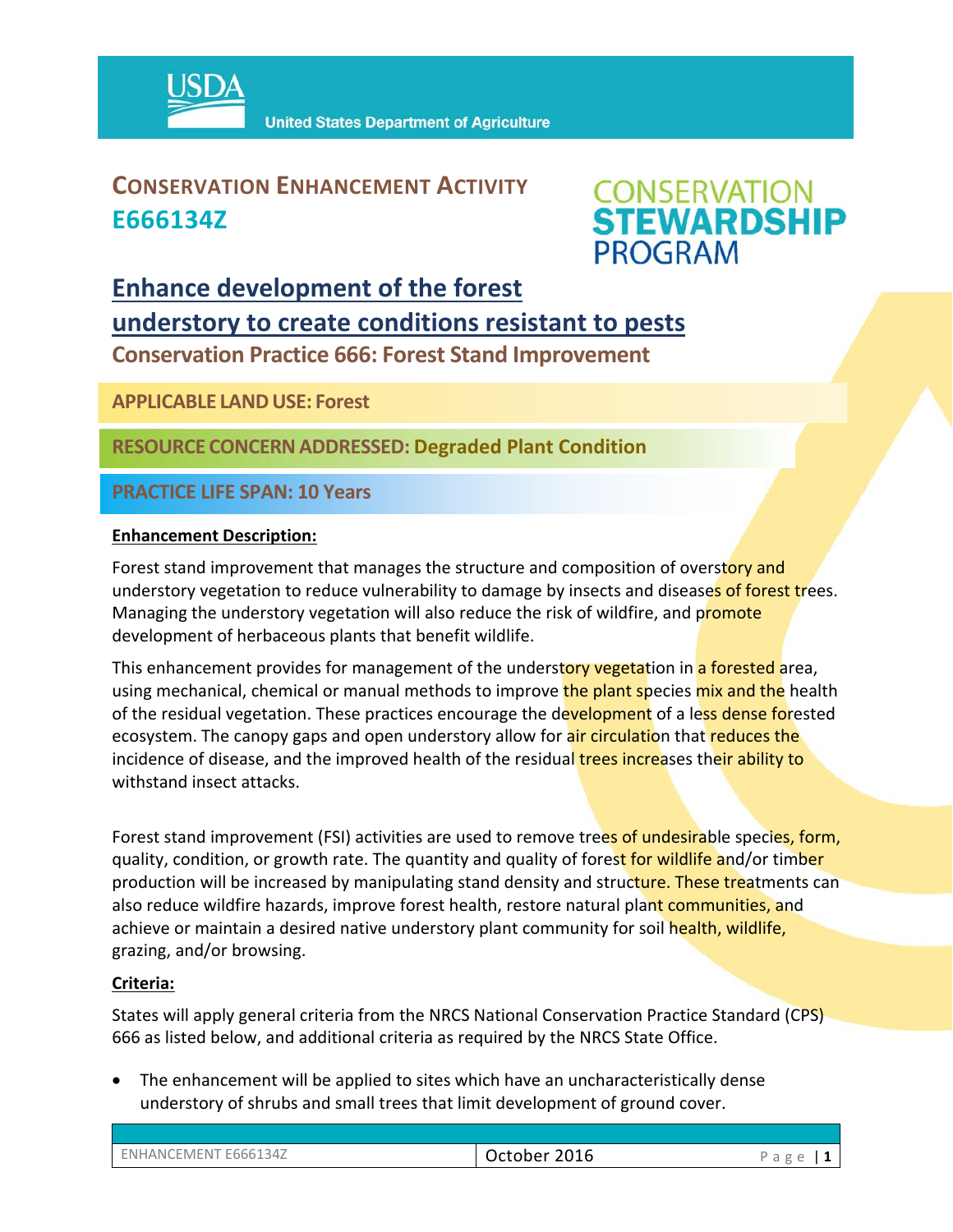

 Develop or update a forest management plan in consultation with NRCS personnel and a professional forester to direct the management of the property.

# **CONSERVATION<br>STEWARDSHIP PROGRAM**

- Describe the current and desired future condition of each stand that will be treated. Include the species, cover type, and size‐class distribution. Stocking will be described in terms of crop trees per acre, basal area per acre, trees per acre, between-tree spacing, or by any other appropriate and professionally accepted density or stocking protocol.
- Identify and retain preferred tree and understory species to achieve all planned purposes and landowner objectives.
- Use available guidelines for species and species groups to determine spacing, density, sizeclass distribution, number of trees, and amount of understory species to be retained. Schedule treatments to avoid overstocked conditions using approved silvicultural/stocking guides.
- Vegetation may be treated by chemical methods such as spraying or single stem treatments, or mechanical methods like a heavy duty brush cutter or similar equipment. Refer to criteria in NRCS Conservation Practice Standard (CPS) Integrated Pest Management (Code 595).
- Time tree felling to avoid buildup of insect or disease populations.
- Implement forest stand improvement activities in ways that avoid or minimize soil erosion, compaction, rutting, and damage to remaining vegetation, and that maintain hydrologic conditions. Protect site resources by selecting the method, felling direction and timing of tree felling, and heavy equipment operation. For temporary access use NRCS CPS Forest Trails and Landings (Code 655), to protect soil and site resources from vehicle impacts.
- Where slash and debris will be generated, use NRCS CPS Woody Residue Treatment (Code 384) to appropriately treat slash and debris, as necessary, to assure that it will not present an unacceptable fire, safety, environmental, or pest hazard. Remaining woody material will be placed so that it does not interfere with the intended purpose or other management activities. Do not burn vegetative residues except where fire hazard or threats from diseases and insects are of concern or when other management objectives are best achieved through burning. When slash and other debris will be burned onsite use NRCS CPS Prescribed Burning (Code 338).
- The acres planned must have an "acceptable growing stock" level of at least the B line on an appropriate stocking chart.